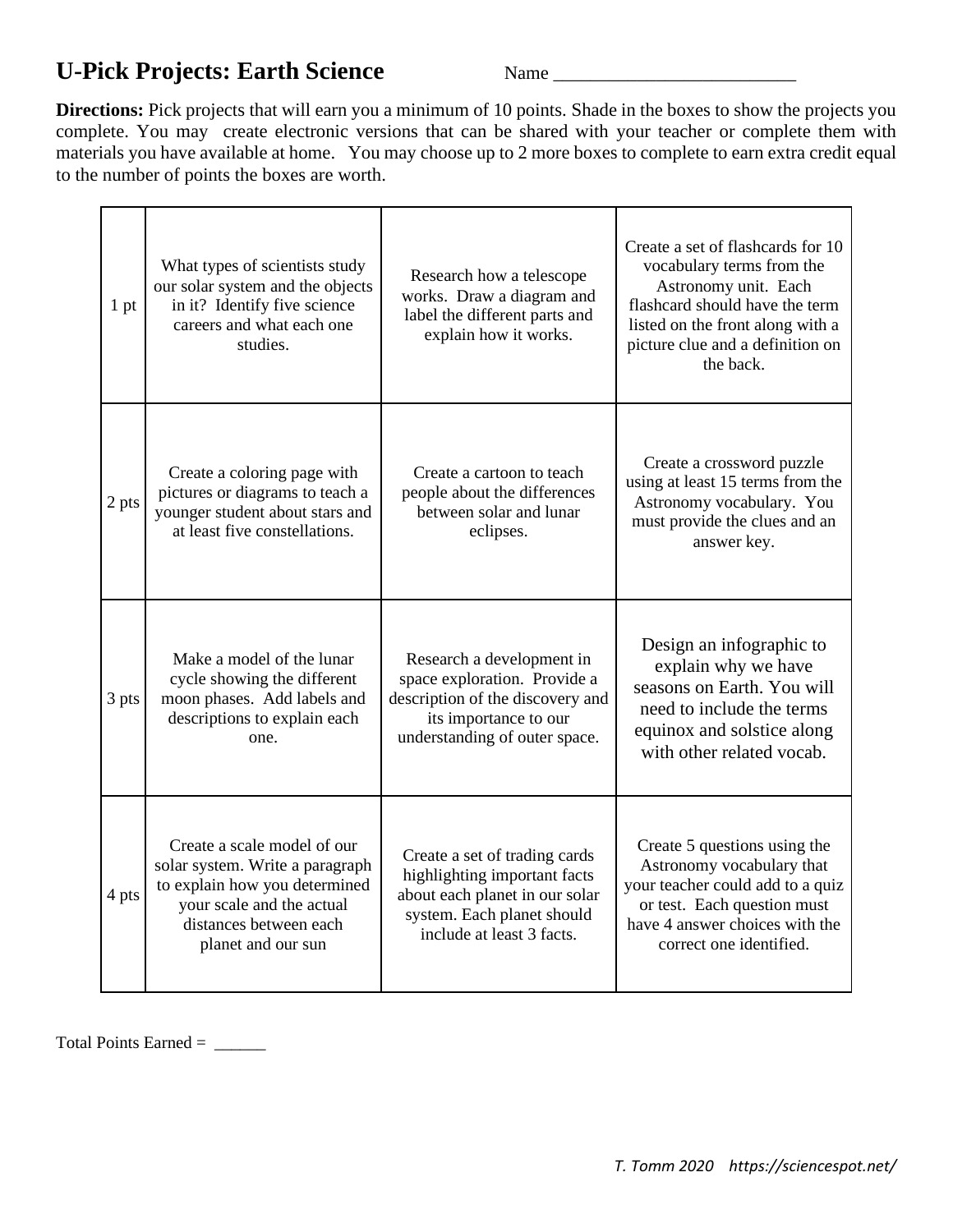## **Astronomy Vocabulary – Also available on [Quizlet](https://quizlet.com/496804351/astronomy-6th-8th-flash-cards/)**

- Actual Motion Stars are always constantly moving even though they seem to either be still or move because of Earth's motion.
- Apparent Motion The appearance that objects in the night sky move against the typical direction of motion
- Asteroid A small rocky body orbiting the sun
- Astrobiology The study of life in the universe, including life on Earth and the possibility of extraterrestrial life
- Astronomer A scientist who studies the stars and other objects in the sky
- Astronomy The study of the moon, stars and other objects in space.
- Astrophysicist An astronomer who studies the physical properties of celestial bodies
- Axis An imaginary line that passes through Earth's center and the North and South poles, about which Earth rotates.
- Black dwarf The presumed final stage of a white dwarf
- Black Hole An object in space whose gravity is so strong not even light can escape.
- Chemist Studies elements, atoms, and molecules to explain the chemical composition of objects in outer space
- Comets Small; eccentrically orbiting body made of rock and ice which have one or more tails that point away from the Sun.
- Constellation A pattern of stars in the sky.
- Cosmology The understanding of the nature of the universe
- Crater a round pit on the moon's surface.
- Earth third planet from the sun
- Eclipse The partial or total blocking of one object by another.
- Equinox The two days of the year on which neither hemisphere is tilted toward or away from the sun.
- Galaxy A system of millions or billions of stars, together with gas and dust, held together by gravitational attraction.
- Gas giants The name given to the first four outer planets: Jupiter, Saturn, Uranus, and Neptune.
- Giant star A very large star, much larger than the sun.
- Gravity The attractive force between two objects; the amount of force depends on their masses and the distance between them.
- Jupiter Largest planet, 5th planet from sun
- Light year The distance that light travels in one year.
- Lunar Eclipse Occurs whenever the Moon passes behind Earth in relation to the sun.
- Magnitude A number representing the apparent brightness of a celestial body
- Mars Mars is the fourth planet from the Sun and is the second smallest planet in the solar system
- Mercury Smallest planet, closest to sun
- Meteor A streak of light in the sky produced by the burning of a meteoroid in Earth's atmosphere.
- Meteorite A meteoroid that has hit earth's surface.
- Meteoroids Piece of interplanetary material that falls toward Earth and enters its atmosphere.
- Milky Way Galaxy The galaxy that contains our Solar System
- Moon A natural object that orbits a planet
- Nebula A large cloud of gas and dust in space that is the first stage of star formation.
- Neptune 8th from the sun, no atmosphere, furthest out, high methane content, has the great dark spot